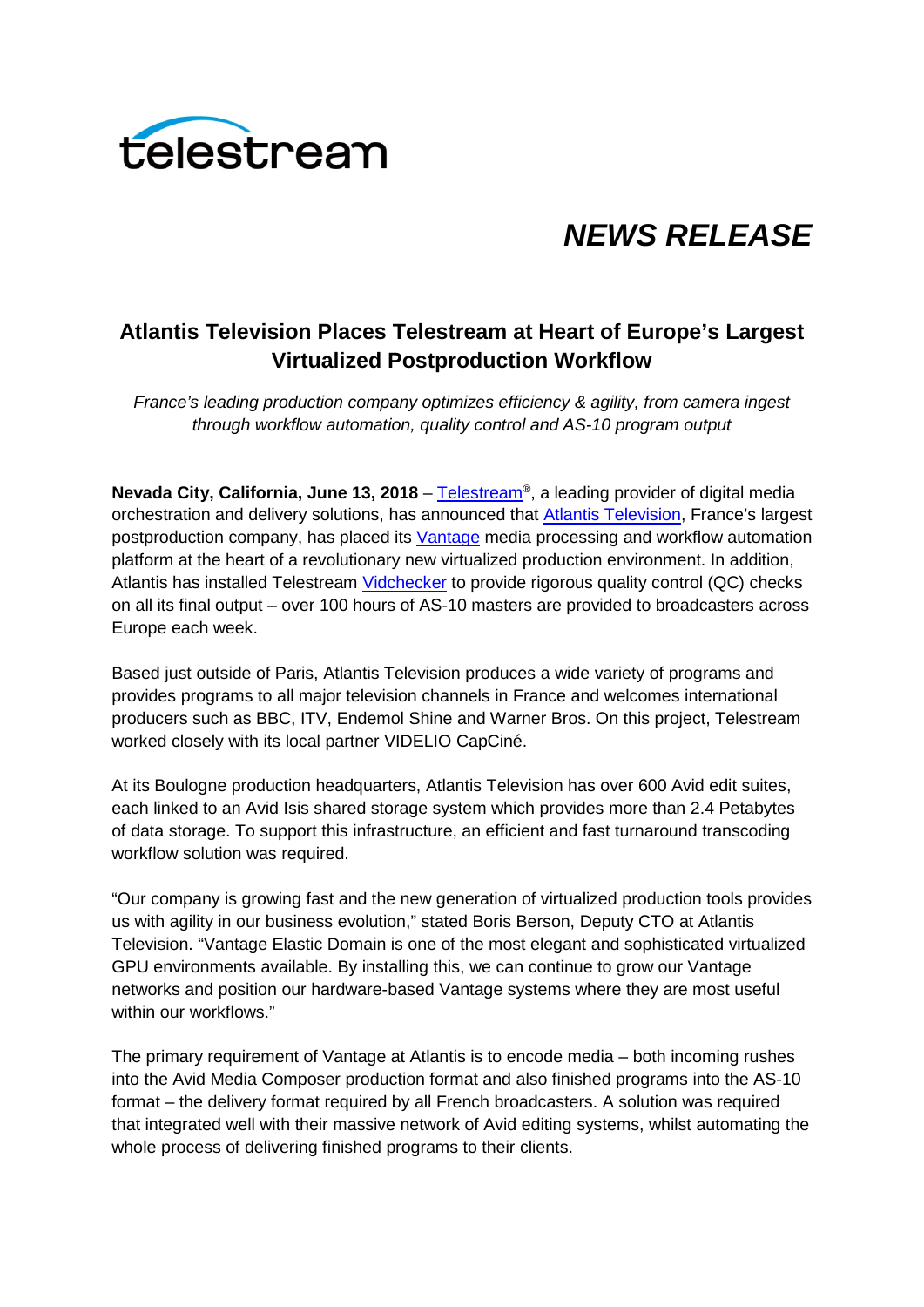"Media encoding is our primary requirement – our goal is to shorten the time taken between receiving the rushes and making production media available to the creative teams," explained Berson. "With Vantage, we especially like the speed and quality of the encoding engine. Vantage suits our workflow so well that we no longer use Media Composer to transcode rushes into the Avid production format. And such is the tightness of the integration between Vantage and Media Composer that we can automate much more of the workflow and re-assign staff to more creative, high value tasks."

Alongside Vantage Elastic Domain virtualized GPUs, Atlantis has invested in Telestream Vidchecker for all QC operations on its final output. "Our choice of Vidchecker was simple since its integration with Vantage is so seductive and the two software systems empower us with many more integrated workflows," explained Boris Berson. "Also, Telestream has developed a license model that maximizes efficiency at minimal cost within a virtualized environment – they are far ahead of other tech companies in this respect."

When asked as to why Atlantis Television chose Telestream and Vantage over other vendors, Boris Berson explained ''We researched a number of competing products and loved Vantage Elastic Domain's virtualized GPU environment, its tight integration with Avid edit systems, its built-in workflow management and compliance with AS-10 formats.''

"Virtualized production environments can revolutionize business productivity and agility when they are implemented intelligently. Our research showed that Telestream is leading the field in this area and our experiences since the system became operational last month prove that to be correct,'' Berson concluded.

#### ####

*Trademarked company and product names are the property of their respective companies.*

## **About Atlantis Television**

Atlantis Television was established in 2003. The company provides advice, expertise and well-organized teams to help TV program producers strengthen their brand presence – whether on broadcast schedules or on digital and online. The group is structured into four companies - their principal purpose being the creation of TV shows. Atlantis Television provides post-production services in our studios, made internally. Atlantis Active provides customized post-production services made externally at our clients' offices. Atlantis Tournage provides shooting services and rental for all kind of productions. Over the past 15 years, with a revenue increase of 25% each year, Atlantis has established itself as one of the major players on the French market and is today the main TV show producer in France. For more information, visit<http://www.atlantistv.fr/en/group/>

#### **About VIDELIO - Cap'ciné**

VIDELIO - Cap'ciné is a leading company in France dealing with the lease and sale of virtual editing systems, special effects and audio editing equipment. Also, it provides a wide array of video and audio broadcasting equipment: its systems are used in postproduction departments in cinema, television, communications, advertising and also by corporations.